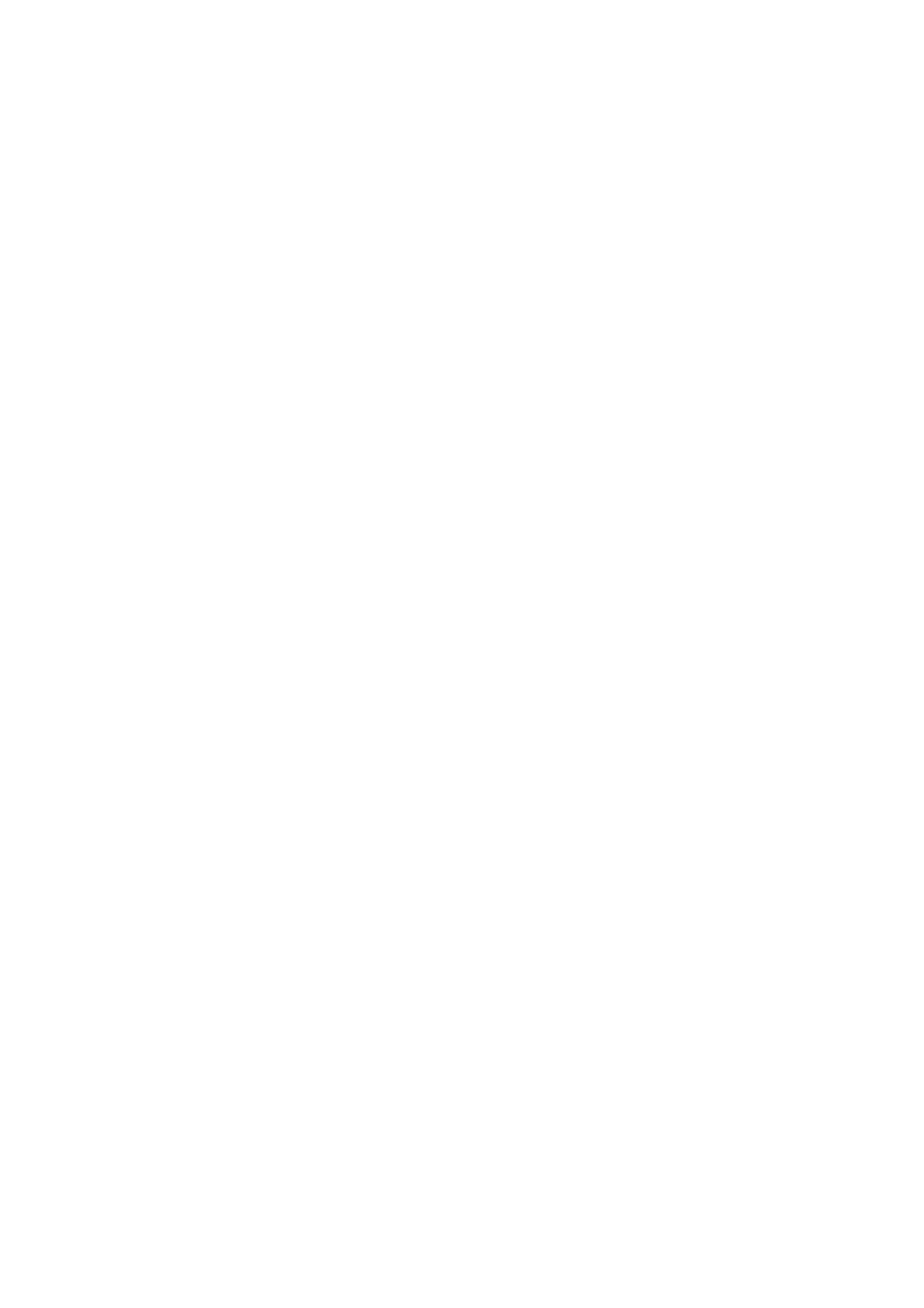# **CHAIR'S REPORT covering June & July 2013**

# **MATTERS ON THE GO**

### **MEETING WITH LOCAL BUSINESS PEOPLE**

I have organised five meetings in June and July with a core group of local business people/ retailers to discuss what strategies can be put together to boost Tawa as a shopping destination. Good progress has been made over time.

Earlier in July Justin invited Phil Becker (Senior Advisor, Economic Growth Team, WCC) to speak to the group about looking at the possibility of Tawa applying to become a "Business Improvement District" (BID) which would self fund various local improvements to the town centre.

Later in July the group was addressed by Colin Bass, an independent consultant from BusinessLab, in regard to the possibility of proceeding with the BID application.

My role, along with Justin's and Ngaire's, has been to assist the Tawa Business Association (which had been in recess) to get up and running again with a view to handing the reigns back to them – sooner rather than later. We have driven things over these past few weeks and will continue to work alongside the business people as they appoint their own leaders and take over running the operation from this point onwards.

### **EMERGENCY PREPAREDNESS PLANNING**

Ngaire and I are part of a group of local stakeholders who have had a series of meetings over the past two or three months with the end goal being to draw up a plan of action for Tawa (including Grenada North and the Takapu Valley) detailing how we would handle things locally in the event of a major disaster.

The finished plan will be compiled as a brochure – an emergency preparedness plan specifically for the wider Tawa community – which will be funded by WREMO and delivered to every local household. This exercise has already successfully taken place in Wainuiomata with the involvement of their community board.

The Tawa Community Board would be expected to play a key leadership role in such an eventuality.

#### **LIGHTING ON THE TAWA VALLEY PATHWAY**

There have been calls from some members of the community for some sort of lighting to be installed on the segment of the Tawa Valley Pathway – Ara Tawa between Redwood and Tawa Stations. However KiwiRail is very specific about "….no lighting being permitted within the rail corridor" which is where that particular section of the pathway is located.

We have been told there's a possibility that some sort of "low subdued lighting" might be the solution. However that is only likely to happen if enough concern is shown by members of the community for KiwiRail to warrant proceeding with this.

#### **COMMUNITY ENEWSLETTER**

- Two editions each month have been published in both June and July.
- Community board issues covered were:
- Progress on the Pathway
- Official opening of Tawa Station
- Meeting with local business people